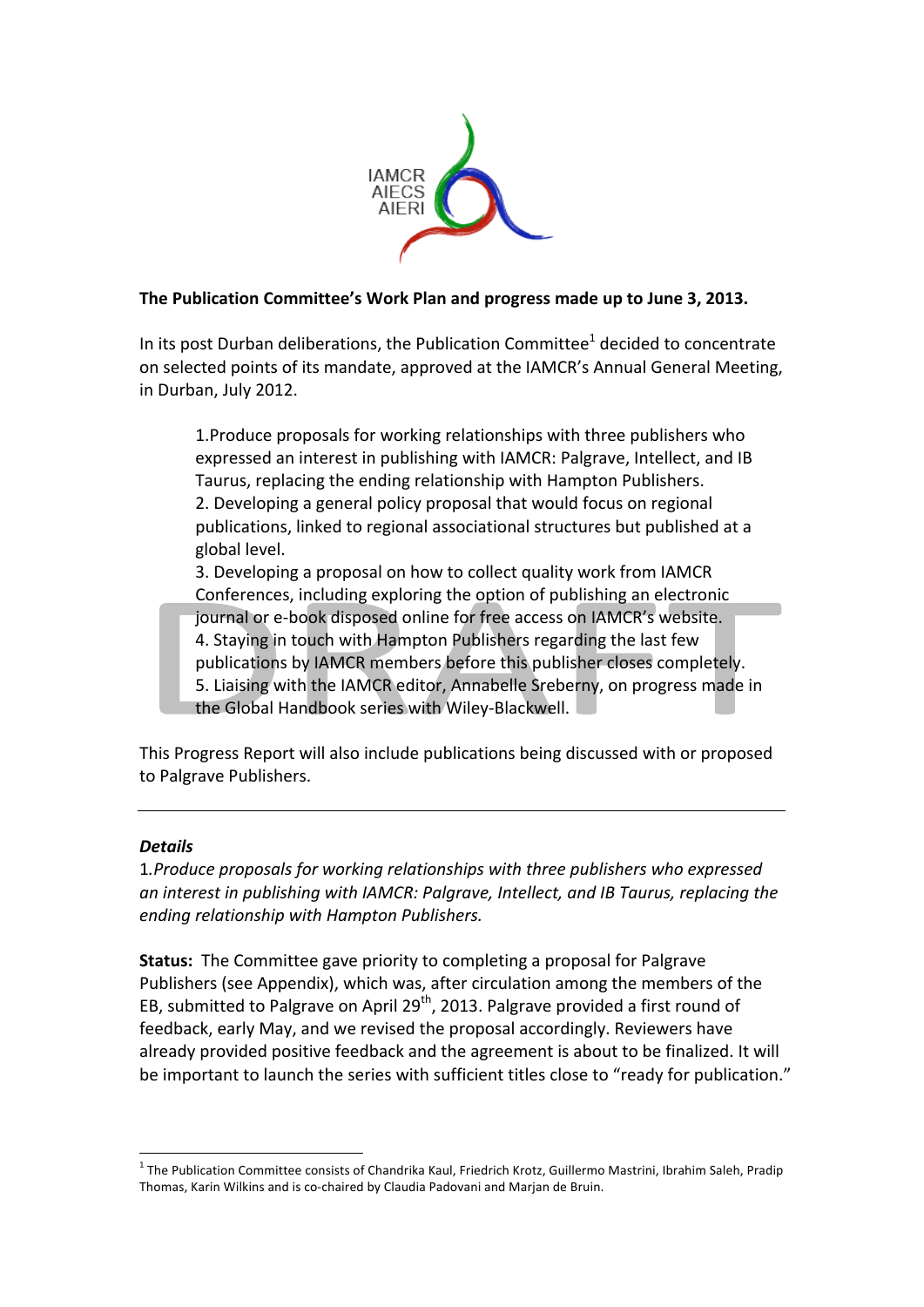The Committee has started work on a proposal for Intellect and, depending on whether additional value could be gained, will consider a proposal to IB Taurus.

Palgrave will be more focused on generally edited and collective volumes to reflect the intellectual work of Sections and Working Groups with a view of sharing the diversity in knowledge and approaches in the Association including its geo-cultural richness, while Intellect's publications would include more single authored work, especially including junior researchers. The Publication Committee will move focus on specific a possible relationship with IB Taurus after negotiations with Palgrave and Intellect will have been completed.

An International Editorial Board for the IAMCR/Palgrave series would be the body to develop editorial policy, to spot gaps in knowledge sharing and give feedback on the direction of the series.

Book proposals submitted to Palgrave or being developed for submission:

## a. Padovani C. and Calabrese A. (eds.) *Communication Rights and Social Justice: Historical accounts of transnational mobilizations.*

This book proposal has already been submitted to Palgrave and was reviewed, with a very positive outcome. This volume offers historical perspectives on social mobilizations related to communication, information and culture as human rights (part I and II) in order to put contemporary mobilizations (part III) in perspective. The manuscript will be sent to Palgrave shortly.

b. Fattorello F. *Theory of the Social Technique of Information* (edited by G. Ragnetti and translated from Italian by Maria Way).

This volume is a translation of the writings of Francesco Fattorello – a well-known scholar involved in the creation and development of the IAMCR and vice-president of the Association between 1964-1981. The volume has never been published in English (the third Italian edition dates back to 1963). The proposal was reviewed by two long-time associates of IAMCR (Prof. Nordenstreng and Prof. Nossek) who recommended strongly to add this historical contribution to IAMCR's scholarly new series. The rights to an English translation have been granted to the IAMCR.

c. Our Mexican colleague Rodrigo Gomez proposed an English translation of a volume on the Political Economy of Communication. The original Spanish version is titled: Albornoz, Luis A. (comp.) (2011) *Poder, Medios, Cultura. Una perspectiva crítica desde la economía política de la comunicación.* Editorial Paidós – Colección Estudios de Comunicación, Buenos Aires, 2011. The Publication Committee is in the process of identifying the appropriate reviewers of this proposal. The work was said to have been very successful in the Spanish speaking academic world.

d. Chris Paterson, from the IAMCR Working Group Media Production Analysis, sent a preliminary proposal for a new volume on "*Media Production Research: Advancing the Field.*" ICA/IAMCR/ECREA will be hosting a conference in June 2013 bringing together media production researchers (from cultural industries traditions and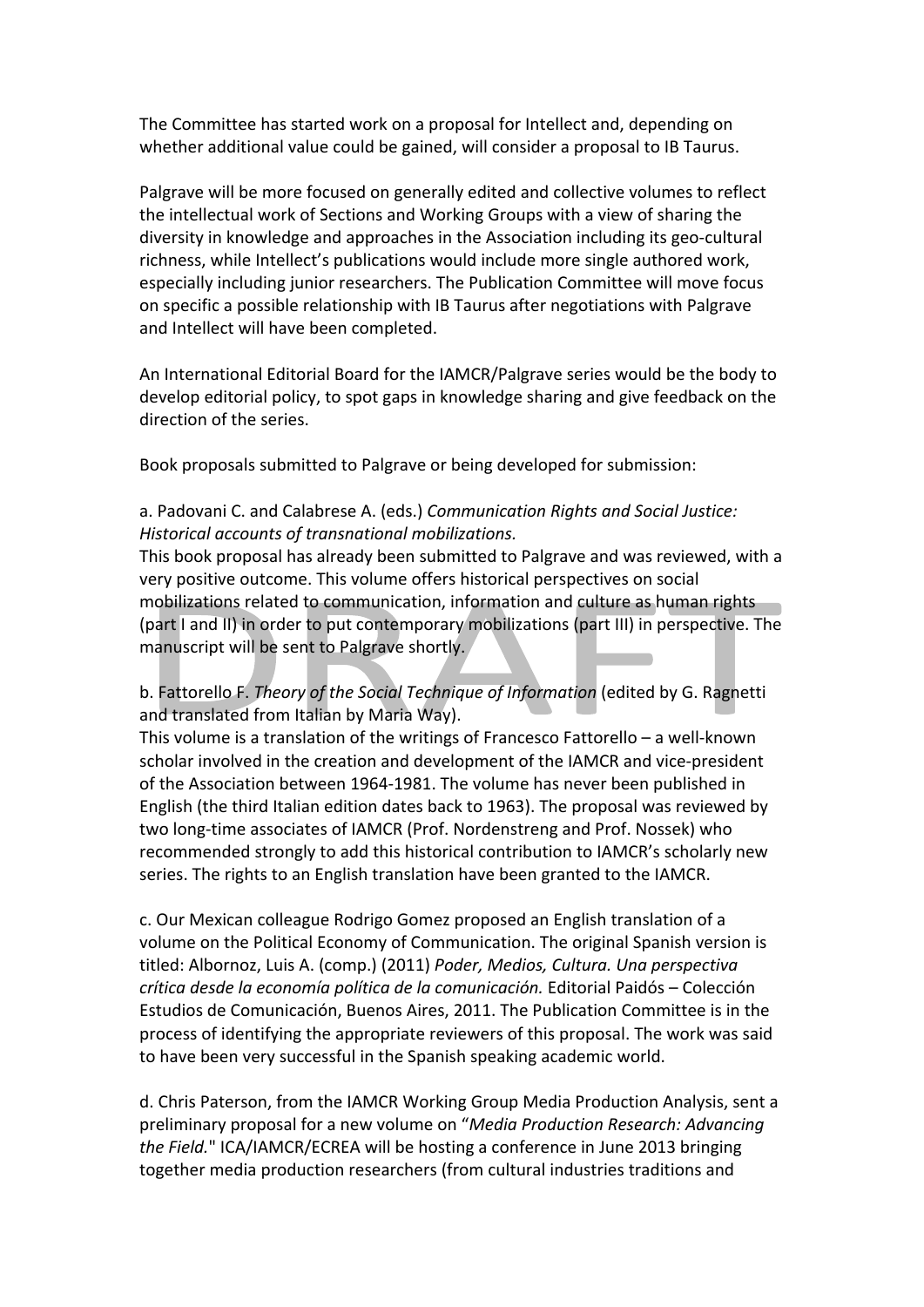journalism studies traditions) on this issue. Paterson would act as editor, possibly with one or two colleagues.

## **Attention points for International Council:**

#### a. The International Council is asked for its guidance in finalizing the composition of the International Advisory Board.

This Board would include members of the Publication Committee, representing not only a variety of professional and academic interests but regional diversity as well. Based on the current members of the Publication Committee, the Board members would include: Ibrahim Saleh from Egypt (but based in South Africa); Martin Becerra from Argentina; Karin Wilkins from the USA; Friedrich Krotz from Germany. We have candidates in mind from Latin America, South Africa and Russia but, in addition, more, carefully selected, persons are needed for a better geographical spread.

We also suggest that selected members of the International Council would be included as well as representatives of IAMCR's Executive Committee – either the President (currently Janet Wasko) or the vice-president in charge for publications (Pradip Thomas). These names would change in line with new elections.

Both co-editors of the Publication Committee – currently Claudia Padovani and Marjan de Bruin – would act as Series Editors. We would wanted to be guided by Palgrave's experience whether the Series Editors should be members of the Advisory Board or just participate in it.

b. The profiling of IAMCR as an academic community from which innovative texts are emerging, in partnership with well-established publishers, can only work when the members of the Association are in full support of this. The International Council is asked to discuss the most desirable way of realizing the connection between **Sections' and Working groups' productions and using IAMCR's publication channel** with various publishing houses.

2. Developing a general policy proposal that would focus on regional publications, *linked to regional associational structures but published at a global level.* 

**Status:** The Publication Committee is aware that the issue of regional and global publications is thematically intertwined with the mandate of the Task Force "Changes in Academia/IAMCRs Future" installed by the International Council at the 2012 Durban Conference and chaired by Friedrich Krotz, also a member of the Publication Committee. 

Anticipating further discussion of the theme of regional and global publications at the panel discussion "*Changes in Academia/IAMCRs Future*" in Dublin, the Publication Committee decided to begin its work on this issue at a modest level. Through one of its Spanish-speaking members, Guillermo Mastrini, it started to explore the possibilities for working with one or more publishers covering the Spanish-speaking regions across the globe. Unfortunately, Guillermo, who was in the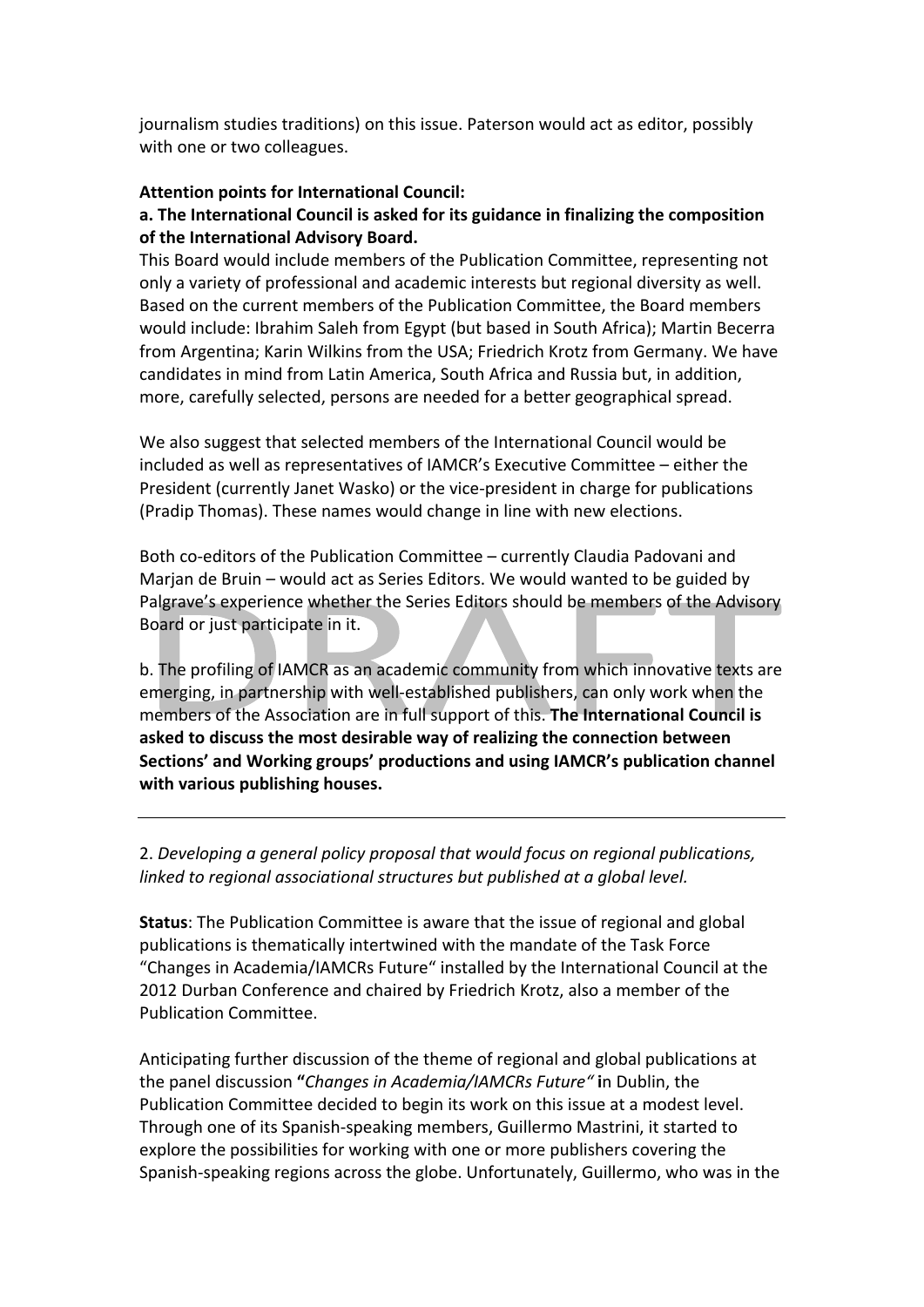process of developing a proposal on this issue for Gedisa, a publisher for Spanish speaking audiences, had to resign from the Publication Committee due to personal circumstances. The Committee found an apt replacement in the person of Martin Becerra from Argentina who has already been asked to follow up on this.

In meantime, Ibrahim Saleh from Egypt (currently based in South Africa) is investigating the outlets and production sites for regional publications in selected African countries and will have a concept paper ready to start off the discussion in Dublin.

All the above points are on the agenda for PC discussion in Dublin.

*3. Developing a proposal on how to collect quality work from IAMCR Conferences including* exploring the option of publishing an electronic journal or e-book disposed *online for free access on IAMCR's website.* 

**Status:** This proposal relates to conference themes and is meant to provide adequate and coordinated spaces to collect quality work from IAMCR events, such as its yearly Conferences. Prior to developing a concept paper on this issue, we are currently exploring which regional structures are existing and active; as well as which yearly IAMCR Conferences resulted in a published Conference book.

**Status:** Furthermore, this proposal relates to the possibility for (especially younger) scholars to get funding and support for their participation thanks to availability of publishing venues for their research work. The Committee received an initial concept paper from Denize Araujo addressing this specific aspect, which includes different options to implement an ongoing publication opportunity based on iamcr conference themes (ebook, working papers, CD). This tabled as one of its discussion points at its June  $13^{th}$  Skype meeting.

4. Staying in touch with Hampton Publishers regarding the last two publications by IAMCR members before this publisher closes completely.

**Status:** In September 2012 Hampton Press published *Deliberation, the Media and Political Talk*, by Maia Rousiley. The very last book in the Hampton IAMCR series will be *Digital Communication* – *a South American Perspective*, by Cosette Castro and André

Barbosa Filho. The expected publication date was initially before mid 2013. However, after extensive re-editing the manuscript is back with the authors for completion. This process illustrates the time consuming process involved in translating works for publishing in a second language. Hampton has committed itself  $-$  although not publishing any more new books – to continue to sell the books it published and maintain its website.